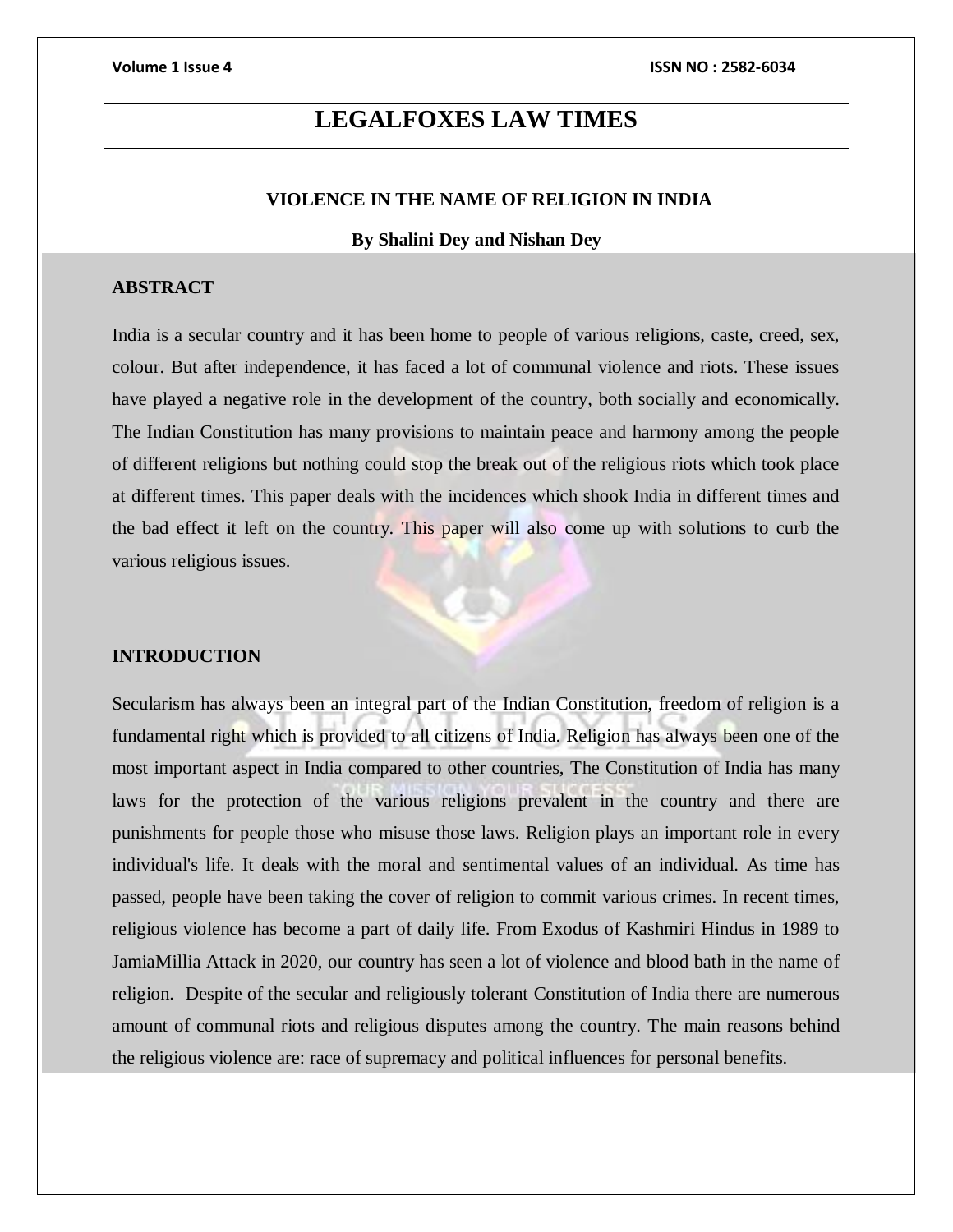In the first reason, people choose the path of violence to prove their religion to be superior over the other religions or when there is a threat to the minority. Now comes the most important reason that, is by political influences. In India, politics and religion are very closely related to each other, they cannot survive without each other. Often political leaders use religion to manipulate people for their own benefits. People are manipulated to such an extent that they commit many heinous crimes in the name of religion. This hatred for other religions has been coming down from a very long time and it's still very much prevalent in today's society. In this article we will focus on the roots of this issue and we will also suggest certain remedies to eradicate the problem.

India has witnessed religious violence and riots on a large-scale since its independence from the British colonial rule. A tremendous amount of sectarian strife and bloodshed had been caused by the aftermath of the Partition of India in 1947 in order to create a separate Islamic state for the Muslims. Since then, India has experienced occasional violence to a great extent which were triggered by underlying tensions between sections of the Hindu and Muslim communities. Furthermore, it has been observed that these conflicts also stem from ideologies of hard-line right wing groups versus Islamic Fundamentalists prevalent in select sections of the population. India has consistently maintained a constitutional commitment to secularism.

## GAL FOXES **Gujarat Communal Riots,1969-**

Between September and October, 1969<sup>1</sup> a religious violence broke out between the Hindus and the Muslims in Gujarat. The state had experienced the most fatal Hindu-Muslim riot that the country had ever seen. As per the Jagamohan Reddy Committee which was formed to investigate this riot, there were 660 deaths, 1074 people had sustained injuries, and 48000 people were made homeless. A total of 37 mosques, 50 dargahs, 6 kabristans and 3 temples were damaged. The riot was attributed to an attack on a Hindu temple on September 18, 1969 by the independent columnists at that time. The riots had initiated in Ahmedabad and had eventually spread in other parts of Gujarat.

1 enewsinsight.com

 $\overline{a}$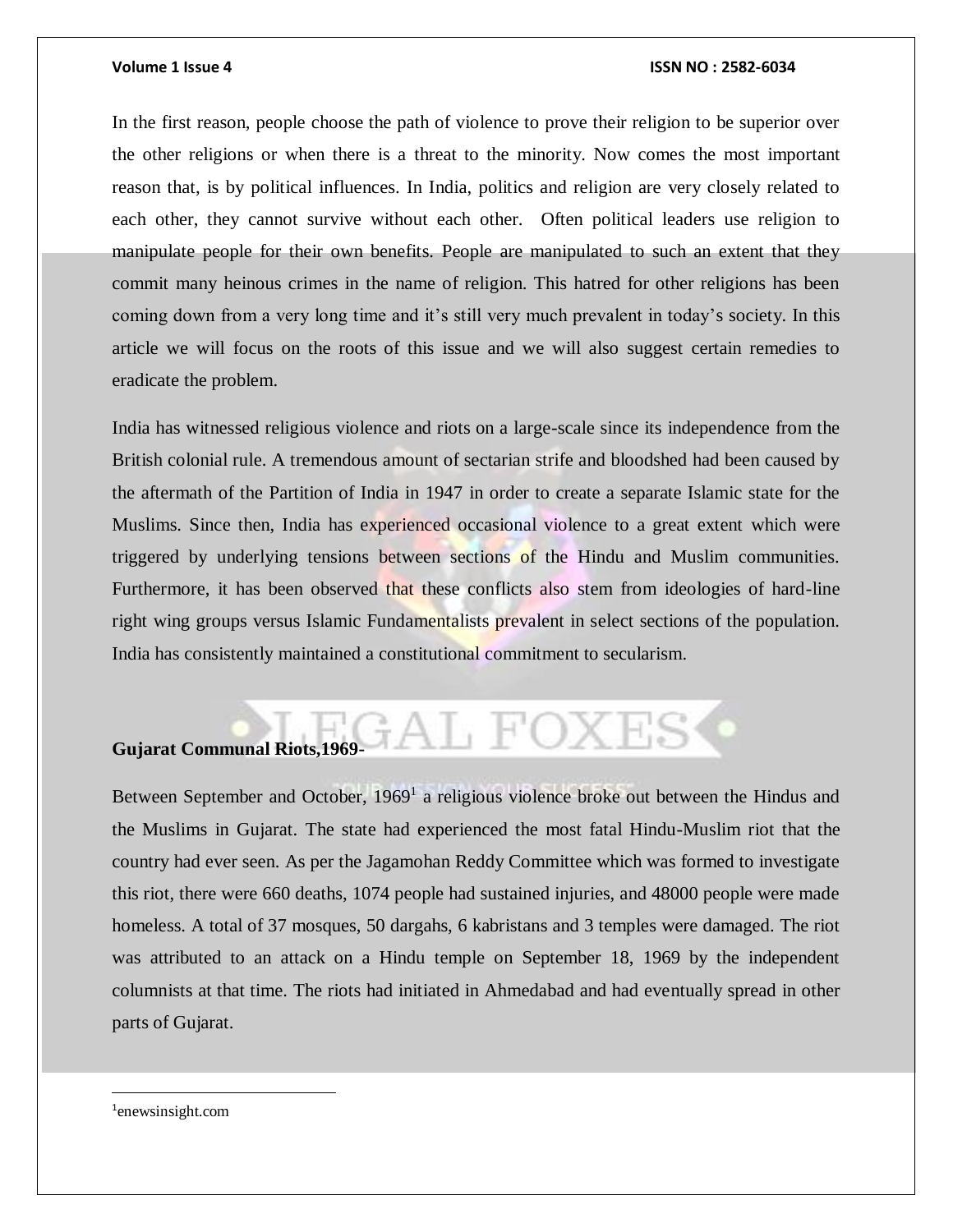1969 in particular marked the crumbling down of the Gandhian consensus over Hindu-Muslim harmony, and in turn the success of the Hindu nationalism in Gujarat's modern politics. This event was marked as the first major ethnic violence in the post-independent Gujarat. It was predominantly associated to certain socio-economic factors such as the reducing significance of the cotton textile mills in Ahmedabad. However, this reasoning was only partly true since the use of religious bigotry was somewhat delinked with economic problems. Ahmedabad was the worst hit with maximum casualties and where the Gandhi Ashram was attacked. Participation of neighbours in violence against each other, especially the city's mill workers transcending the barrier of the class solidarity was a unique feature observed in this 1969 riot.

#### **Anti-Sikh Riots, 1984**

The anti-Sikh massacre that occurred in 1984<sup>2</sup> refers to a series of planned and organized programs against the Sikh community all over the country by anti-Sikh mobs as a revenge for the assassination of the then Prime Minister Indira Gandhi by her Sikh bodyguards. As a consequence of the assassination that took place on October 31, 1984, the anti-Sikh riots erupted in various areas for several days, killing more than 3000 Sikhs in New Delhi and about 8000 across India. The anti-Sikh mob members carried knives, iron rods, clubs and combustible materials such as petrol and diesel. They barged into the Sikh neighbourhoods and killed ruthlessly. This violence continued to exist throughout the 1980s due to the armed separatist Khalistan Movement, which sought independence from India. The Sikhs separatists in Punjab continued to commit serious human right abuses which included massacre of civilians, attacks<sup>3</sup> on Hindu minorities and indiscriminate bomb attacks in crowded places. A number of witnesses, perpetrators and victims have died since the deadly incident, making hopes for justice more and more remote with each passing day. Alleged threats and intimidation of witnesses by powerful suspects lead to collapse of many legal cases.

<sup>2</sup>gulfnews.com 3hrw.org

l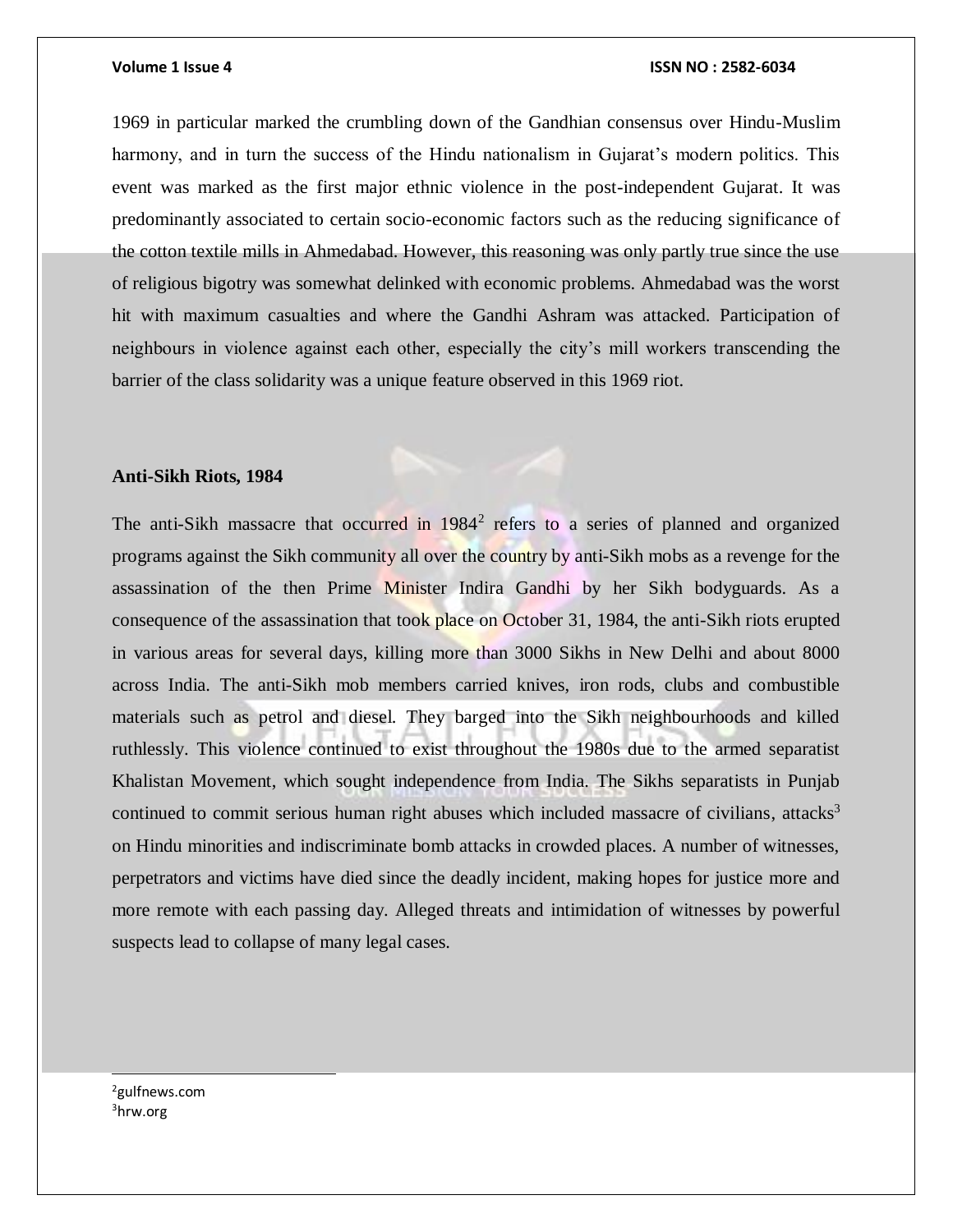#### **Exodus of Kashmiri Pundits From 1989 to 1990**

Exodus of Kashmiri Pandits was an unfortunate event which took place between 1989 to 1990. In this period all the Kashmiri Pandits were asked to leave from the Kashmiri Valley due to sudden outburst of terrorism. Thousands of people fled from Kashmir and many were brutally killed during this time period. It all started when Gullam Mohammad Shah came into power after snatching the position from his brother in law Farooq Abdullah and became the Chief Minister of Jammu and Kashmir. He wanted to construct a mosque named Shah Masjid and started to construct it with in the premises of an ancient temple in Jammu.

Protests broke out in Jammu and Kashmir which lead to rallies and marches by Hindus against the decision of Mohammad Shah. When Mohammad Shah returned to Kashmir, observing the current scenario he provoked the Muslims saying that their religion Islam was in danger. As a result, Kashmiri Pandits came under the radar of the Kashmiri Muslims and as a result they were being attacked. Their houses were burnt, they were brutally killed and women of the families were raped. Muslim groups robbed and broke temples. The worst affected areas were South Kashmir and Sopore. Gullam Mohammad's government was dismissed in the same year in the month of March by Governor Jagmohan. Kashmiri Muslims started a liberation front in Jammu and demanded for independence of Kashmir from India. Many prominent leaders of Kashmiri Pandits were killed, which lead to fear among the minds of the Pandits. This made the Pandits to leave Kashmir valley to save their lives.

### **"OUR MISSION YOUR SUCCESS"**

### **Demolition of Babri Masjid, 1992**

Babri Masjid also called the mosque of Babur in Ayodha, Uttar Pradesh, India. According to the inscriptions on the monument it is considered to be built in the year 935 of the Islamic Calendar. The location of the mosque has always been a matter of dispute between Muslims and Hindus, the latter stating that it was built on Ram Janmabboomi, The site that was believed to be the birth place of Hindu deity Lord Rama. The first known conflict was noted in 1853 during a time of socio political transition throughout India. After the independence of India in 1949, Hindus started bringing in pictures of Lord Rama into the Mosque.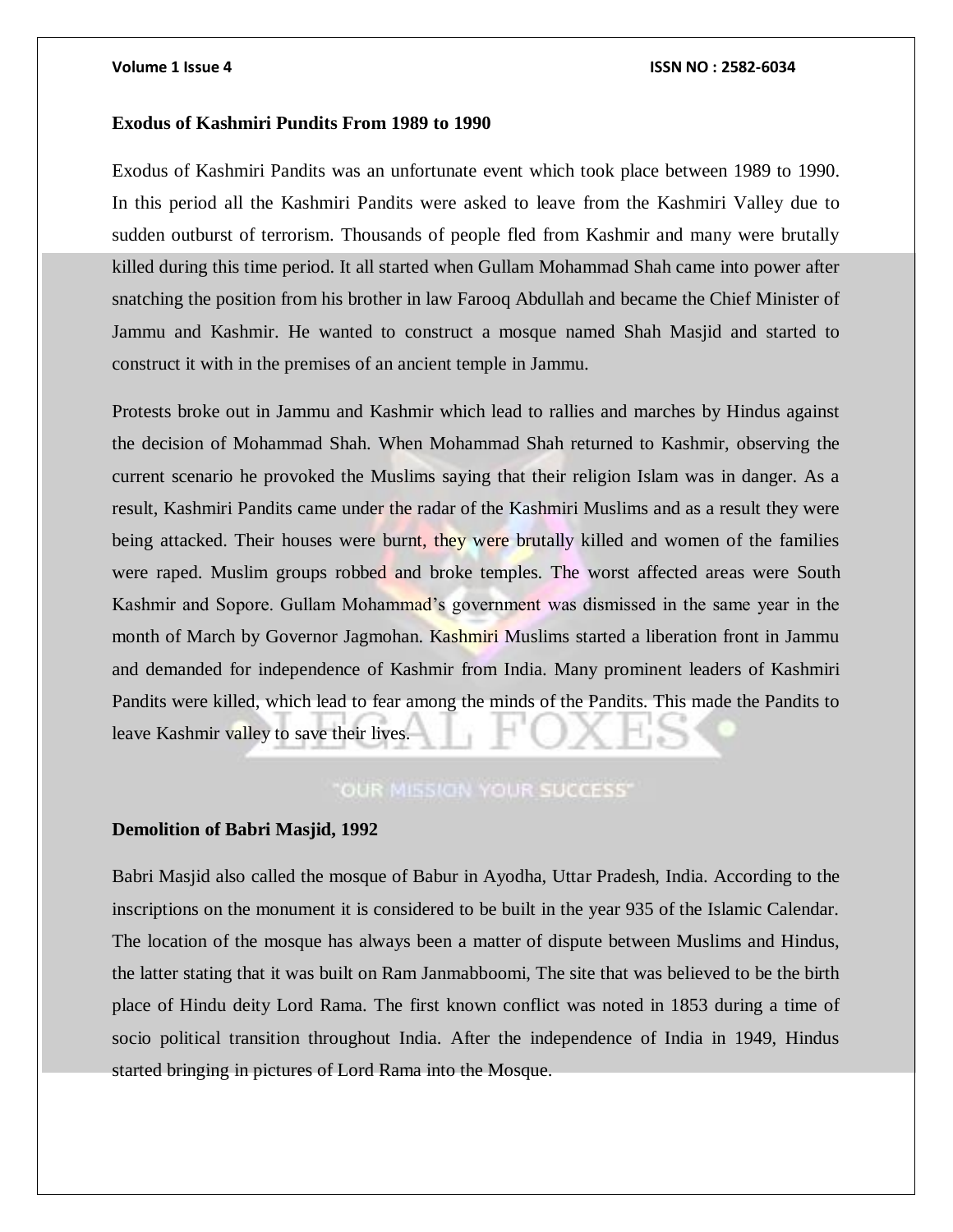A campaign was launched in 1984 to remove the mosque and build a Hindu temple in that place. The movement gained pace in the coming years, leading to Hindu Muslim riots in 1990. This helped the BharatiyaJanta Party to gain position in many states including UP.

On 6<sup>th</sup> December 1992, forces of Hindu activists and members of Shiv Sena destroyed the mosque. Many court battles followed this incident, the land was divided between Hindu and Muslim in 2010 by the High Court. In 2019 the land was given exclusively to the Hindus by the Supreme Court

### **Godhra Train Burning, 2002**

As suggested by most reports, the Godhra train incident<sup>4</sup> which took place in Gujarat was the beginning point for the massacre and barbarism of Muslims that followed. Out of the 60 people who were killed in the train attack, most of them were Hindus. Later, Hindu militants destroyed Muslim properties by looting and burning them for many days, resulting in approximately 5000 casualties. As per the initial reports, this was an organised attack which was planned beforehand by the Muslims on the Sabarmati Express train against innocent Hindu activists who were travelling from Ayodhya to Godhra. During their journey from February 25 until they reached Godhra on February 27,the passengers which also consisted of Muslims, witnessed a wave of terror, mischief and fear inflicted upon them by the activists. According to the victims, the Ramsevaks(Hindu militants) would chant anti-Muslim rhymes and slogans, insult Muslim holy places, refused to pay the tea and snack vendors and tease both fellow passengers and the women. As per the account of a police official, both the parties were at fault. There was provocation as well as reaction but the saddest part is nobody ever imagined that all this would turn into such a big tragedy.

According to a News Report: India witnessed 10,399 communal violence cases from 2004 to 2017 wherein 1605 people were killed and 30723 people were severely injured. This was declared by The Ministry of Home Affairs in reply of an RTI query.

4 soundvision.com

 $\overline{a}$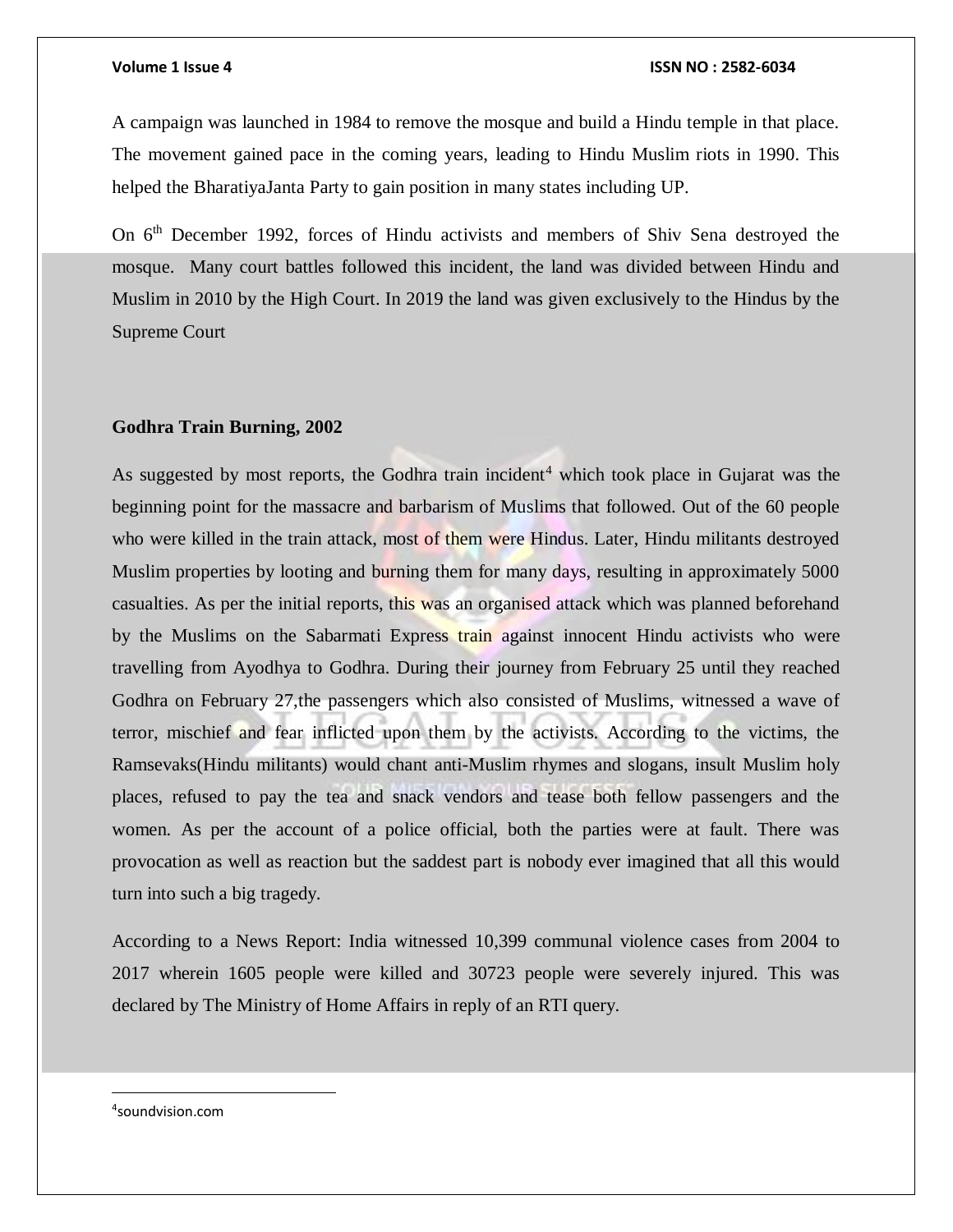### **Muzaffarnagar Riots, 2013**

There were about 66 killings and 50000 people were displaced in this Hindu-Muslim clash that erupted on September 7 in the town of Muzaffarnagar. This was described to be as the worst riot that took place in the country in the whole decade<sup>5</sup>. Thousands of people fled their homes in the fear of violence. Later onwards, seven men<sup> $6$ </sup> were convicted for murdering two people in the Kawal village and rioting by a local court Muzaffarnagar. As per the police complaint, two men of Kawal village were clobbered to death for a minor altercation by five of the seven convicts. Later, remaining 2 convicts were summoned by the court under the provisions of Criminal Procedure Code when proof of their complicity in the murders emerged while the trial was going on. There was a deployment of the Army in the State for the very first time in 20 years after the clashes that broke out between the Muzaffarnagar and Shamli districts. Post this riot, more than 6000 cases were filed and about 1500 people were arrested. The Special Investigation Team (SIT) had investigated the case and had filed 175 charge sheets.

#### **Delhi Riots, 2020**

Riots broke out between Anti-Citizenship Amendment Act  $(CAA)^7$  and pro-CAA protestors on the eve of February 23 in North-East Delhi. The violence went on to take a communal turn and resulted into the death of 53 deaths and more than 200 people had sustained injuries. Several shops and houses were burnt down. Moreover, places of worship were also attacked. A series of even lead to this riot which included Anti-CAA protests, 2019 JamiaMilliaIslamia Students and Delhi Assembly election 2020.On 22<sup>nd</sup> February, a day before the riot began about 1000 people began a sit-in protest near the Jaffrabad metro station in North-East Delhi as well as at the entry and exit gates of the metro station. Reportedly, the protest was in solidarity with the Bharat Bandh called by the Bhim Army which was scheduled to commence on February 23.

<sup>5</sup>bbc.com  $6$ ndtv.com 7business-standard.com

 $\overline{a}$